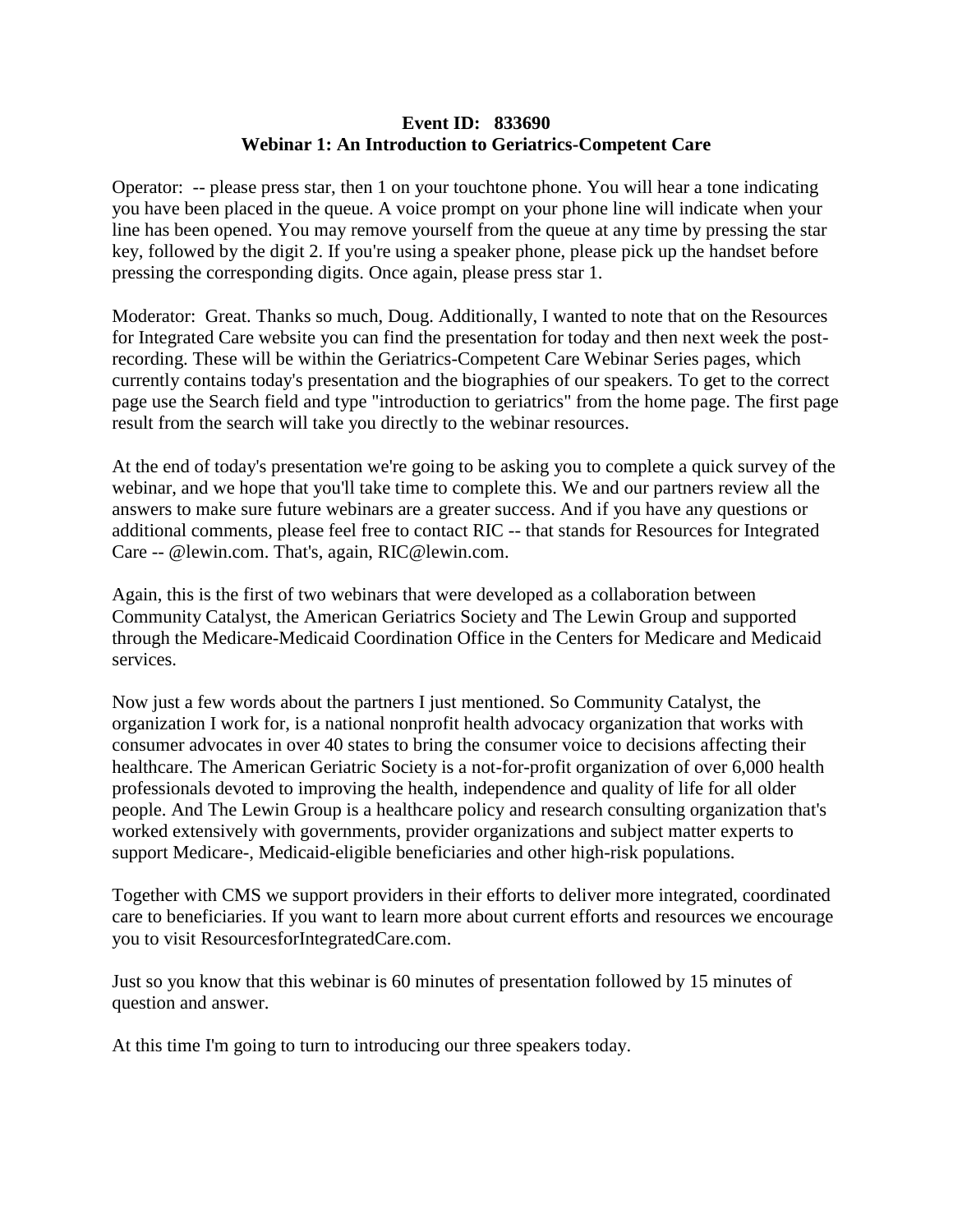Our first speaker is Dr. Gregg Warshaw. Although his full biography is available online, I'll give you a quick sense of where Dr. Warshaw is from and his areas of interest. Dr. Warshaw is an academic family medicine or family physician and geriatrician who serves as the director of the Geriatric Medicine Program at the University of Cincinnati College of Medicine. He's a professor in the Department of Family and Community Medicine and the Martha Betty Semmons Professor of Geriatric Medicine.

Dr. Warshaw's academic interests include geriatric medicine education, preventive health care for the elderly and the impact of hospitalization on older patients. Dr. Warshaw is a 2013-2014 Atlantic Philanthropies Health and Aging Policy Fellow and an American Political Science Association Congressional Fellow. Through these programs, he's consulting with the Division of Chronic and Post-Acute Care at CMS. He's also assisting Community Catalyst's Voices for Better Health project and working with Ohio advocates to bring expertise in geriatrics into the dual-eligible demonstration projects.

Our second speaker is Dr. Kyle Allen. Dr. Allen is the Vice President for Clinical Integration and Medical Director of Geriatric Medicine and Lifelong Health at Riverside Health System in Newport News, Virginia. He's the former chief of the Division of Geriatric Medicine and medical director of the Institute for Senior's and Post-Acute Care at Summa Health System, in Akron, Ohio.

In his current role at Riverside Health System he works to develop a health systems approach to improving care for older adults those with serious and advanced illness. Dr. Allen is an alumnus of the Practice Change Fellows Program, which is a national leadership development program for geriatric leaders and clinicians sponsored by the Atlantic Philanthropies and the John A. Hartford Foundation. He current serves as a Senior Advisor for phase two of that program.

And our third speaker today is June Simmons. Ms. Simmons is the Founder, President and CEO of Partners in Care. She has pioneered evidence-based research which has led to innovative interventions for the management of chronic conditions, and coordinated care to improve health outcomes. Throughout her distinguished career Ms. Simmons has been instrumental in envisioning, creating, funding and operating forward-looking health and social service programs which meet the mutual needs of patient populations, providers and health care delivery networks.

And, again, the full biographies and contact information for all three of our speakers is available on the Resources for Integrated Care website.

Now, before I hand the presentation over to our first speaker, I'd like to take a few quick polls to see who we have on today's call. Here's the first one. The first question is which of the following best describes your professional area? There are six choices, and you can choose as many as apply. Just click on however many you'd like and hit Submit Your Answer. We'll give you a few seconds to do that. Okay, I see a number of people are responding. We'll give you two more seconds. Okay.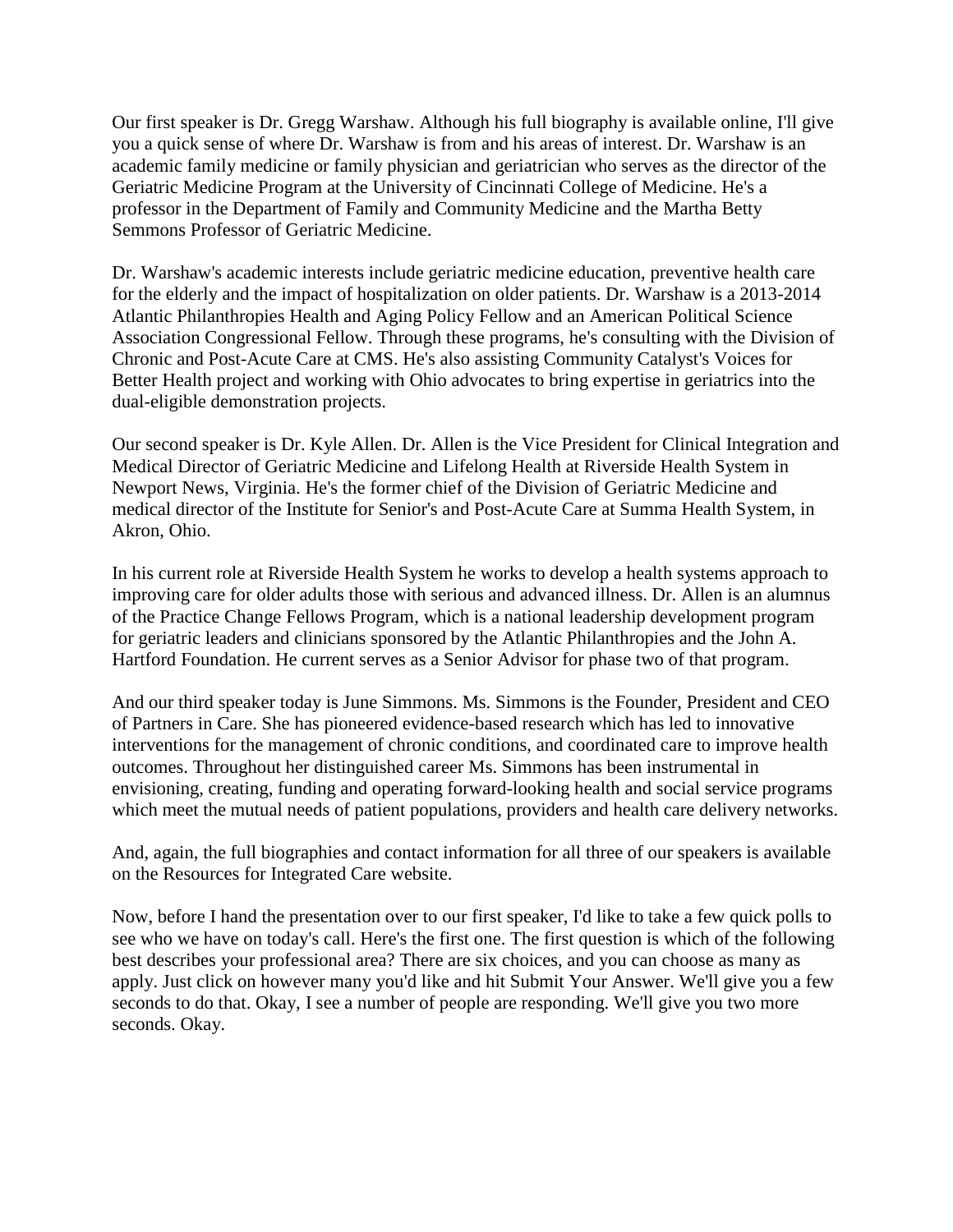Okay, here's the results. It looks like we have a majority of our audience from medicine, nursing or physician assistants, with a tie between people from the healthcare administration field as well as from the advocacy field, with a very close third in social work. So we appreciate that.

Our next quick poll also is aimed at understanding who we have on today's call. If you could click on, again, as many as correspond to your role. What's your primary role in your current system?

Okay, looks like we've got a lot of answers in. The majority are clinicians. We have a great representation from consumer advocates as well as administrators and educators, and some researchers, as well.

And one final poll. We want to understand what settings you work in. And, again, you can choose as many as apply.

Okay, it looks like we've got almost all of our respondents in. Okay, and here are our results for today. The majority are from other, but we have a lot from managed care organizations, and looks like consumer organizations and long-term care facilities are sort of close seconds. But thank you so much for letting us know where you're from.

We're going to move on to the presentation, and I'd now like to hand things over to Dr. Gregg Warshaw to get us started. Dr. Warshaw?

Gregg Warshaw: Thank you, Renee. We'll start off by looking at some aspects of older adult care which are really unique to this population.

Next slide. One of the principles of working with older adults is the diversity among this population. We all know this from our families and from working with older people, but the older adult population in the United States is very diverse in terms of their physiology, their functional ability, their cultural backgrounds, which means that more than any other age group care for older adults must be individualized. Frequently evidence-based, protocol-based care may not always apply to an individual in the older age group, and this is a challenge for clinicians, and it's important to take each patient as a special case.

Next slide. In humans, the normal aging process is certainly not a disease. It's just part of our species' physiology. And it occurs at different rates among individuals and even within individuals. Some people may have more rapid aging of one body system, whether their heart or their lungs, than another. Generally, though, normal aging in humans should not cause symptoms that would lead to functional decline or disability. So aging in itself is a relatively benign process in humans, and our expected life span of about 100 years is pretty constant.

Next slide. When we look at an individual and understand the decline in normal function, there are usually at least four processes going on. As I mentioned, physiological aging is a relatively benign process and should not interfere with day-to-day functioning. There is also the risk, as we age, to develop diseases, and, as many of us know, multiple chronic conditions do represent a large portion of the experience of older people in today's world. Diseases do affect function, but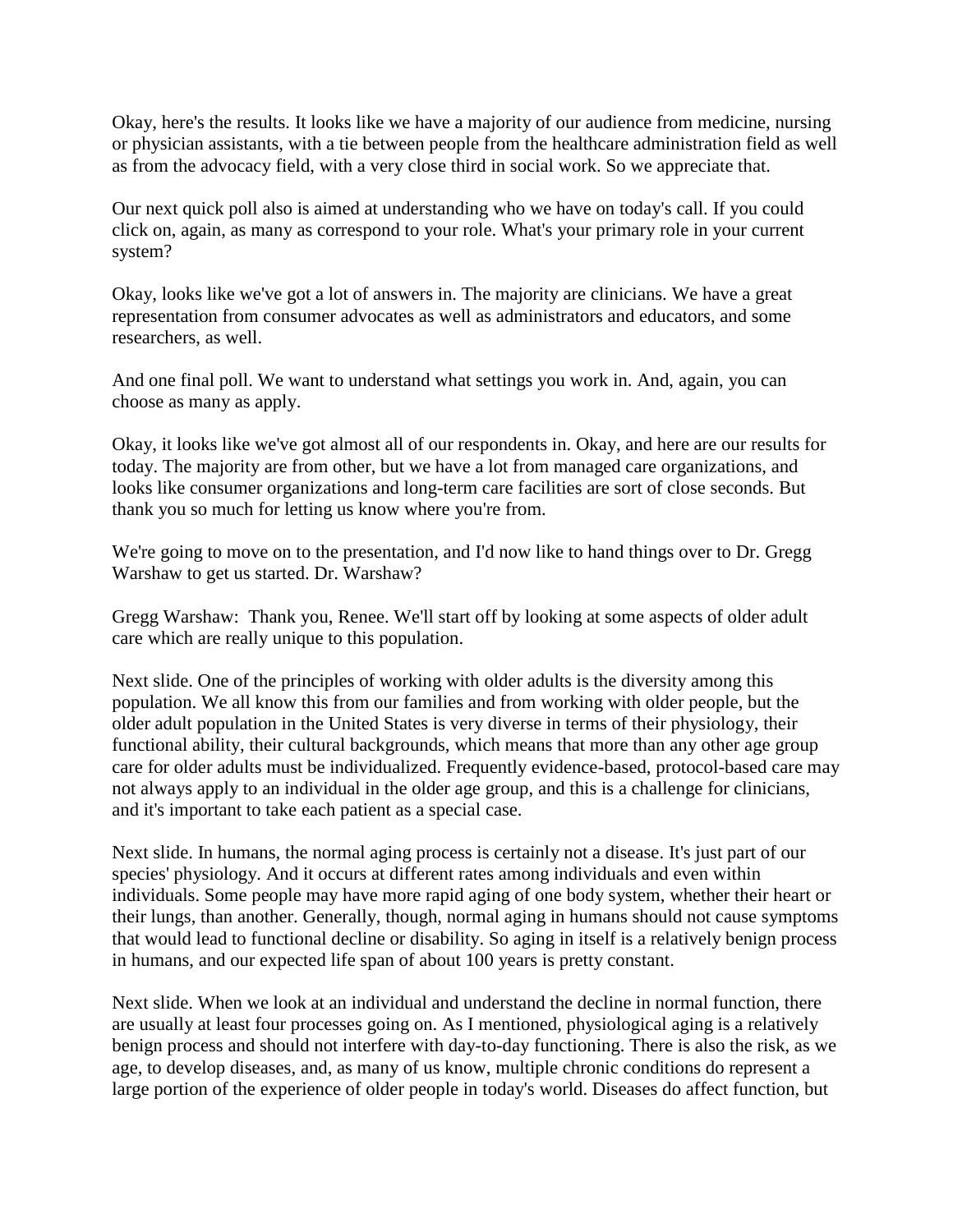they don't have to be -- they don't have to lead to loss of independence if they're managed well. There's also clearly an association with function and physical activity, which we'll talk more about.

And then finally, as we age, we do accumulate a lot of changes that are associated with some of the habits we've had during our life. So those of us who have smoked more tobacco or had more alcohol to drink or maybe were not as careful about some of our use of medications can see a decline in function that's related to some of our habits.

Next slide. Let's look at a case at the moment, and we'll ask you to pick an answer for this case. This is an 83-year-old woman who comes to an outpatient office setting for an examination. She has recently returned to her home after a motor vehicle accident that resulted in injuries and a hospital stay complicated by pneumonia and a nursing home stay. So she's been to the hospital and to a nursing home before coming back home and seeing you.

She is greatly changed since her last office visit before the accident. She has lost a lot of weight. She moves slowly and is unable to rise from her chair without using her arms. She previously was an avid golfer and swimmer. She asks what she can do to improve her function now that her injuries have healed.

Next slide. You get to pick one of these answers.

Moderator: Looks like we're still getting our votes in. We'll give it maybe 10 more seconds for people to submit an answer. And here are your results, Dr. Warshaw.

Gregg Warshaw: Thanks. The case described, a situation which is pretty common in older adults, where they've been pretty physically fit and active like this woman but then had some medical or accident problem which has caused them to have to go through the healthcare system and receive treatment. And when they've come out of that process they are not functioning at the same level they were before they became ill. This is essentially a rehabilitation emergency. We need to act aggressively to help this woman get back to her prior state of function.

I would think that the best answer from my perspective in this question would be the recommendation for more exercise and rehabilitation. However, comprehensive geriatric assessment and a home visit to evaluate the function in the home might lead to that recommendation. So those are good choices that one would hope would lead to the recommendation for exercise. I was glad to see that people recognize that there's very little evidence for protein supplementation in a case like this, and there may actually be some adverse effects from anabolic steroids. So I think everybody was really on target on that question.

Next slide. Those of you that work with older patients realize that function is the critical outcome. When I talk to my patients about what I can do for them they mostly want to know what I have to offer them that'll allow them to stay independent. Of course I have a problem list and diagnoses that I pay attention to and we try to work on treatments that will improve function. Treatments that don't improve function or cause decline in function are less advantageous to older adults.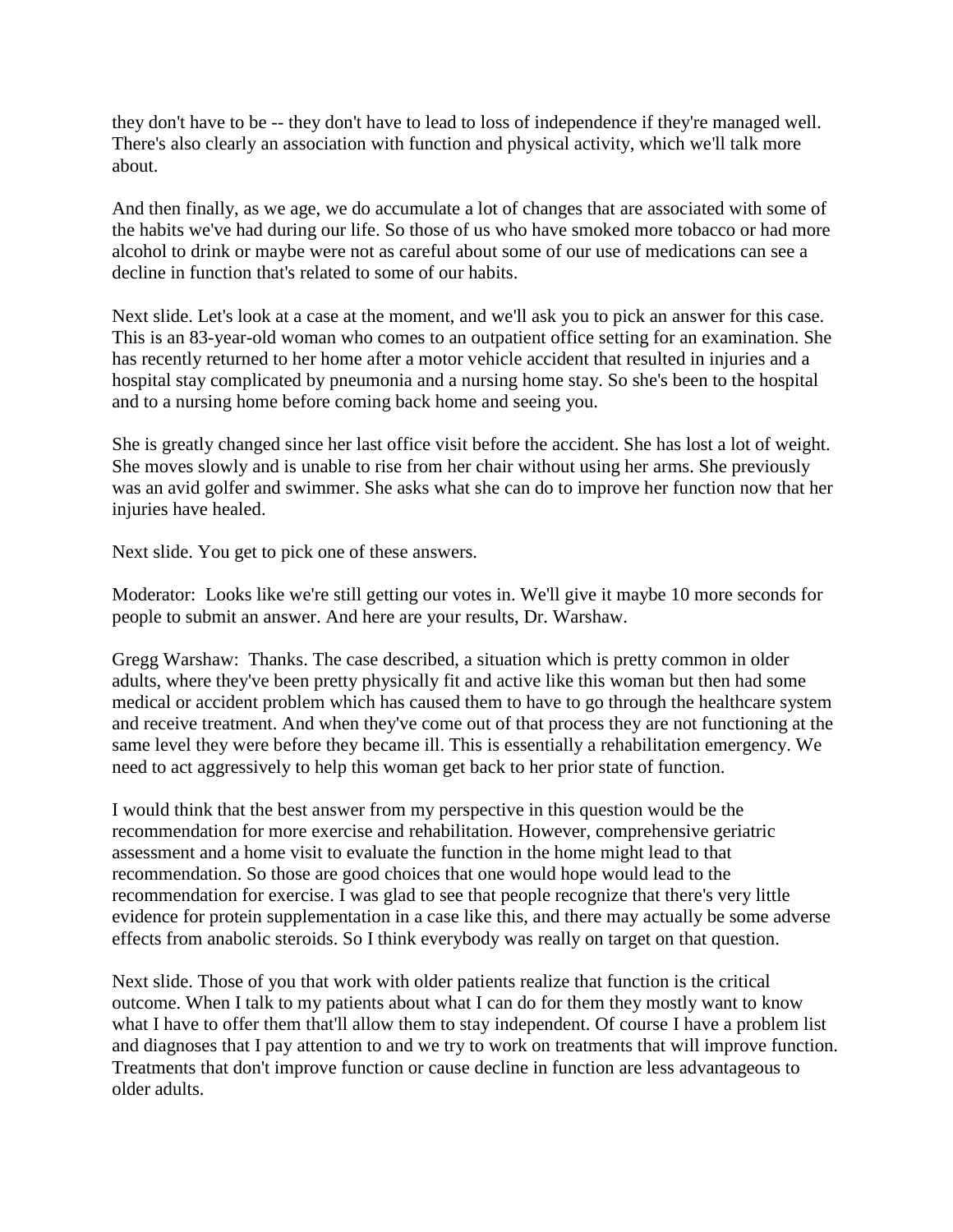Next slide. Part of our way of approaching the complexity of aging and health and social circumstances is through the principles of geriatric assessment, with the goal of trying to promote wellness and independence and improving quality of life. And the focus is on function. It includes a careful evaluation of physical, cognitive, psychological and social domains, and is usually an interprofessional process that involves input from a variety of health professions. The next webinar in this series will focus on geriatric assessment.

Next slide. In order to personalize the care for an older adult, the care planning process is an essential part of healthcare delivery. Working with the older adult and their family, the goal is always to try to understand the patient's expectations and goals in the healthcare system and to make sure that we provide the right amount of care, not too much, not too little. There are examples I'm sure many of you have seen where older adults received much more treatment than you thought was appropriate or seemed reasonable and caused a lot of adverse events that created problems for the older person, and then others may have seen a person go to a physician who said, "Well, you're 80 and we're really -- there's nothing we can do anymore." That would be an example of just not getting enough care if it was not the right approach.

And then, of course, we're always looking to provide care in the right location, and that's usually the least intensive. Older people are at risk in the healthcare system, and as much treatment as we can give in their own home or in the outpatient setting the better. The hospital should always be the last choice.

Next slide. Another really useful principle in working with older adults is that in cases where there's time to think about the approach to a problem -- I think we just skipped ahead one too many. Can we go back one? Thanks. I think now we have to go -- oh, I think we're okay. All right. There we go. Perfect. When there's time to think about a problem it's usually helpful not to act too hastily with older adults. That gives you time to work out a plan of care, to think about what the best location and treatments are, and to make sure that whatever plan is in place meets the patient's goals and puts them at little risk of problems from contact with the healthcare system. I call this slow medicine, but it's really useful in older adults.

Next slide. We've already made reference to the fact that in working with older adults it's really essential to participate in interprofessional team care. And that's because there's just a variety of expertise that's required to provide the best care to older people and no one discipline really has all the information necessary to provide that care.

As an example, when I speak to physicians about working with older adults I make it quite clear to them that I don't expect them to become social workers, but it's pretty important that they know a social worker and have their phone number on their desk. Otherwise they're just not going to be effective with their older population.

Next slide. Let's say a few words about approach to prevention in older people.

Next slide. There are standard recommendations for prevention, either immunizations or screening tests in older adults, that are usually derived from information that was gathered on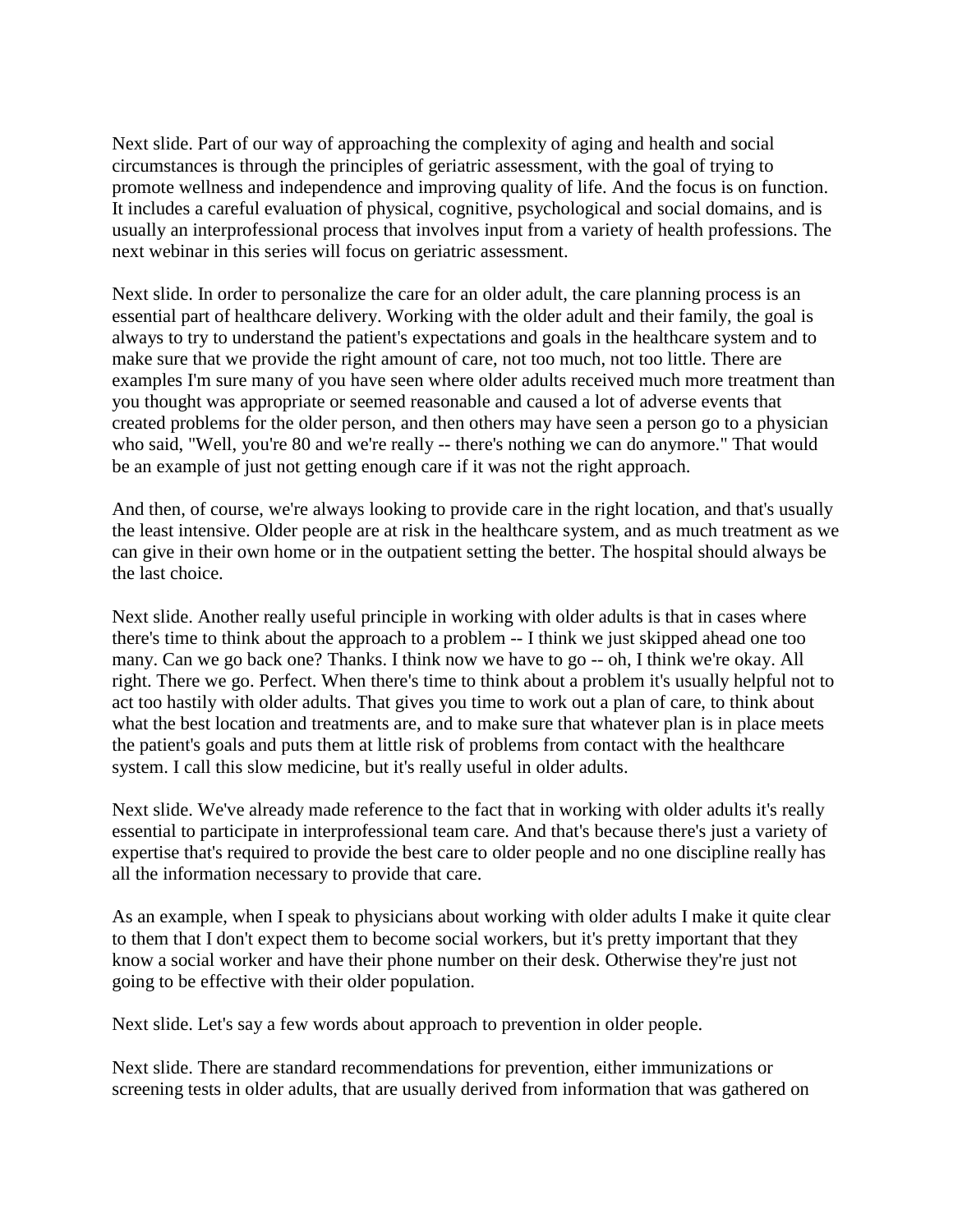younger or middle-aged adults. As we've talked about before, every older person is an individual with their own goals and expectations and past history, and preventive medicine needs to be very individualized in older people. Most people will benefit from some small number of immunizations and screening tests, but maybe not all of them will be necessary, particularly as people get into their 80s and 90s.

Finally, there's opportunities to do some other preventive work with older people, such as identifying their risk for falling or their risk for having problems with cognition. And we'll be talking more about falling in just a minute.

Next slide. I made reference to the difficulty older people may have within the healthcare system, either from experiences in institutions, from diagnostic tests or from the use of medications. We call this iatrogenic illness, and it's a particular problem for older adults, because they may have very limited physiologic reserve, may be a little frail, and they're doing fine as long as we don't tip them over the edge. And sometimes some of the treatments and tests we come up with might trip them over the edge, may lead to problems with confusion, falling or other geriatric syndromes.

So the risk and benefit of diagnostic tests and treatments is much more narrow in older people. You can't get away with as much as you could with a younger adult. And so we'll try to be extremely careful in our use of these types of tests and treatments and medications.

Next slide. Back to our case, we emphasized the importance of exercise in order helping the woman recover from her automobile accident. For every older adult, exercise probably is the only evidence-based fountain of youth. It really is a critical feature in allowing older people to stay independent. It promotes mobility and decreases the incidence of some heart disease and bone disease and thinning of the bones.

There's a variety of different types of exercise approaches. All of them are important, whether they have to do with flexibility or endurance or strength or balance. And engaging in exercise can be a very self-actuating event for older people. If it's done in group settings it can be a social support. And it's a wonderful thing to recommend for older adults.

Next slide. Many of you may be aware that Medicare has recently enacted a billable service called an Annual Wellness Exam. This allows an older adult to come to their primary care physician's office and not receive your typical history and physical but have the office staff and the doctor review their basic function, the medications they're taking with the other doctors they're seeing, their advanced directives, their goals of care. It's a sense, a time to really do a comprehensive mini-assessment on that person on an annual basis. And this is not something that was reimbursable a few years ago, but primary care practice now can receive payment for this service, and it's a wonderful opportunity to do a better job of documenting the wishes of our patients.

Next slide. I'm sorry, I lost my screen. I'll be right back. Now we're going to talk for a minute about care transitions, and could we have the next slide?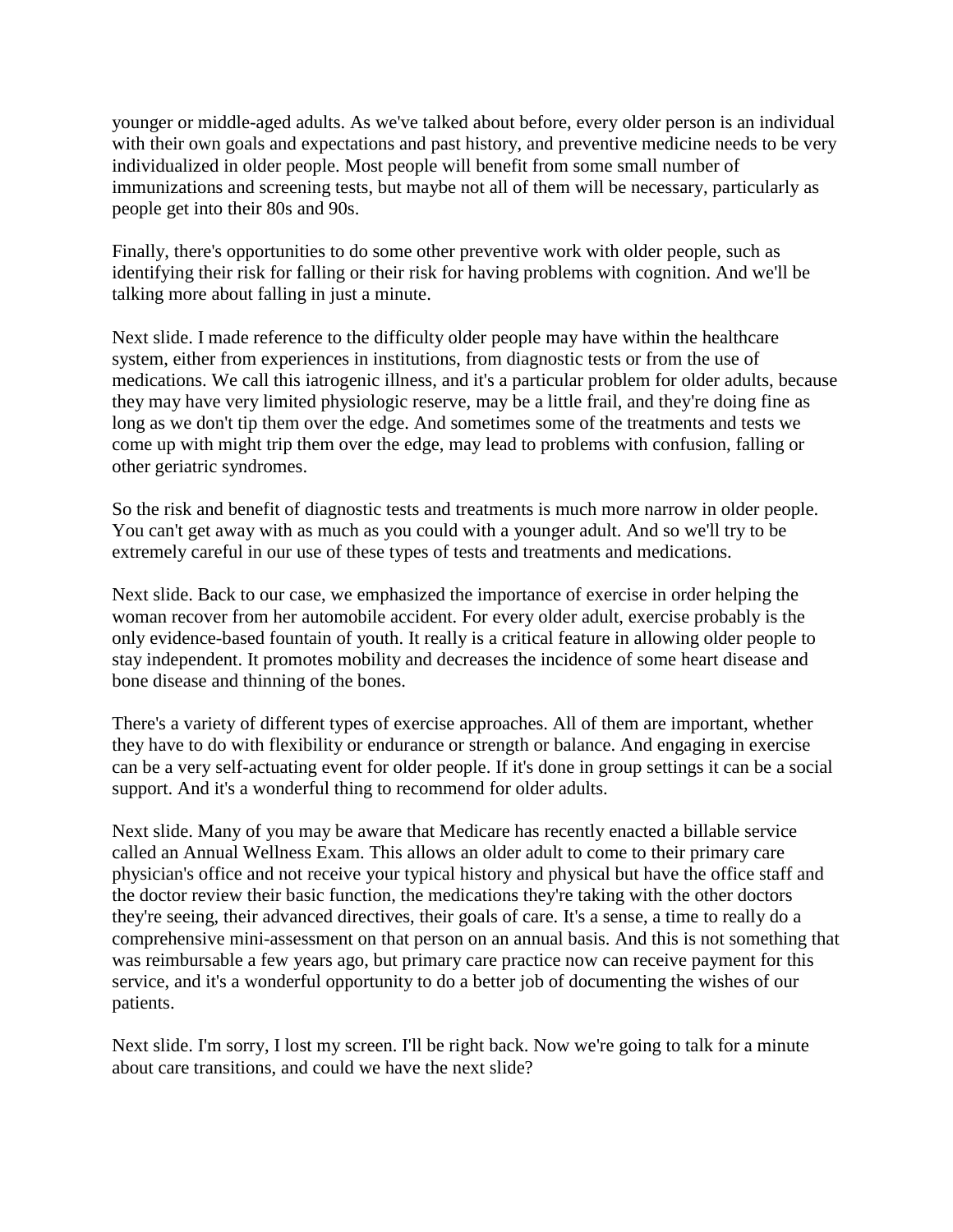Care transitions refers to the movement of patients within the healthcare system. It can be between providers, when a person is referred from their primary care physician to their specialist, or it can be between settings, where somebody is in the hospital and maybe moves to the rehabilitation part of the hospital or out to a community nursing home or into home health in their own home.

We understand care transitions are a period of stress. Patients are in the system because they're ill. Families find the system confusing. It's hard to advocate for their loved ones. And there's an opportunity for professionals not to communicate well and errors to occur. This once again is more of a risk for older adults because of their limited physiological reserve.

Next slide. This is just a visual representation of some of the care transitions that I mentioned. And, as many of you know, this is an area of significant interest right now, and we'll be talking a little bit more about this later in the hour.

Next slide. I'm now going to turn the presentation over to Dr. Kyle Allen, who will begin speaking about medication use in older adults.

Kyle Allen: Thank you, Gregg, and welcome, everyone, to the webinar today. I'm going to build off of some of the principles and concepts that Dr. Warshaw has mentioned as it relates to one of the more common safety issues and one of those iatrogenic problems that Dr. Warshaw referred to, and that's around safe medication use in older adults.

Next slide. So, as I mentioned, it's a real -- a lot of safety challenges that happen related to older adults and the prescription of medications. Many new drug treatments continue to be developed trying to manage multiple chronic illnesses, and because of that juxtaposition of multiple chronic illnesses and medications is kind of where the risk comes in, as well as older adults being predisposed to adverse drug events because of some of the physiologies -- the physiology of aging that Dr. Warshaw referred to.

Adverse drug reactions are common. We also often refer to as there's drug-drug interactions as well as drug-disease interactions that you have to be aware of, and this largely is related to that physiologic reserve, that place where older adults are vulnerable.

And it's also difficult for older adults to manage multiple medications. I don't know if any of you have tried to be adherent with just one medication. I know I have difficulty. So when you're five or six as well as complex medications such as nebulizers or inhalers become difficult, and so problems with vision, arthritis, understanding the directions for medications become an issue.

Next slide, please. One of the things that I always used to kind of argue with the drug reps when I was in private practice is I said, "Well, tell me what the studies were on older adults." And they would always have kind of a blank face, and the reason being is that older adults aren't often included in some of the drug studies, and so the evidence is not there of what some of the adverse events are. I think the pharmaceutical world has gotten better of trying to be inclusive of older adults, but just like this morning I saw a commercial about a new drug that had been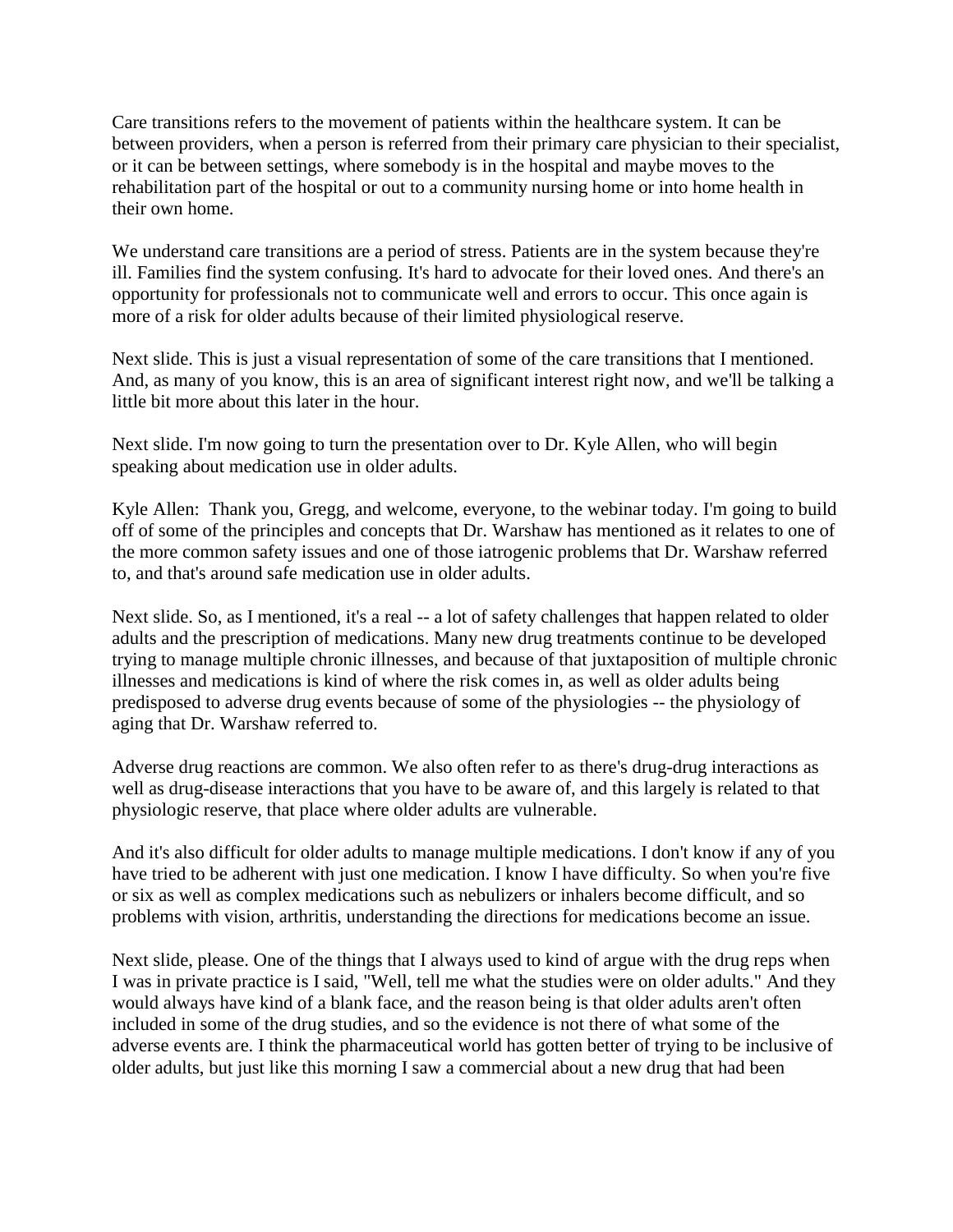released and the concerns about it. So you've got to take kind of this precaution that new drugs may or may not be that safe in older adults.

And when they're taking multiple drugs, as I mentioned, a lot of safety and efficacy of individual medications are counterbalanced with each other, such like medications for memory impairment but you're also trying to treat urinary incontinence, and the side effect of the urinary incontinence medications affects the memory drug. So you really have to be very, very mindful. And, again, it affects the outcomes of pharmacotherapy.

Next slide, please. So you really, as a clinician and a prescriber of medications, you really need to be very, very attentive to this when you're taking care of older adults, and that those axioms that Dr. Warshaw spoke about about slow medication and taking your time, you really, really need to think through the risks and the benefits of medications.

And here it talks about one clinician taking responsibility for medications. And that's a little Pollyannaish today in the healthcare system, because most people have multiple doctors. And so one of the things I like to emphasize is really making sure that the patient is engaged in their own medications and understanding as well as their caregiver. And I think that's probably the best safety net that we have, as well as being a little bit broader in the use of the team of using a pharmacist. And I was a little bit chagrined that there weren't very many pharmacists attending today's webinar, because I think pharmacists can play a major role in this.

I think the regular review of all medications and making sure that there's a review of what am I treating with this medication versus what problem not only annually, but Dr. Warshaw mentioned about care transitions. And I think that is probably one of the greatest vulnerability and safety issues around medications is at the time of care transition. So special attention is really needed in the reconciliation of medications and getting that clear, particularly from home to hospital, hospital to post-acute skilled or home health and then back home gain. And that's where we actually see a lot of dangers and problems with issues of omission, commission, confusion around medication, so paying very, very close attention about medication review at the time of transition and annually, and be very, very methodical about when you're going through the medication list about what it's for, is it still needed, what's it treating, what are the drug/drug interactions, things like that.

Next slide, please. So some general approaches, which I've kind of talked about some of them already, but one of the first things is nonpharmacological approaches. And one of the things we used to teach in fellowship and teach the residents is -- and it's kind of a quip and a joke, but it makes people remember -- is that all drugs are poisons, and some have a few beneficial side effects. And so if you kind of take that attitude particularly in older adult prescribing you're going to be a safer prescriber to those folks.

That axiom of start low, go slow. Evaluate thoroughly as needed. Caution with any new medication. Understand really was the drug studied in older adults. What did the literature show? What did the research trial show?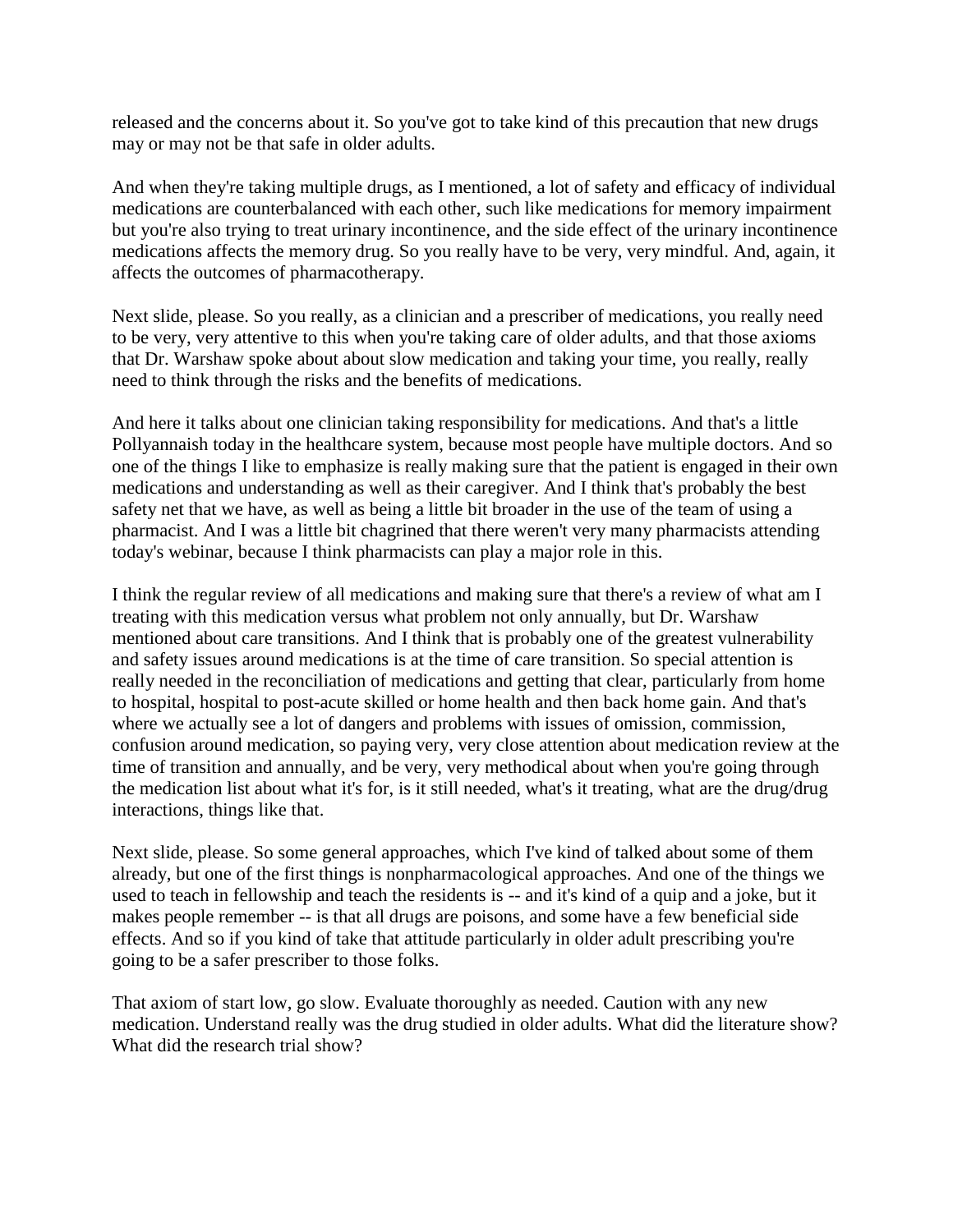As well as one of the considerations I used to have is I used to wait. People would come into the office and they'd say, "Well, I want to try this new drug." I said, "Well, let's wait for a while." And then what happens, you start to hear these different reports of falls and some of the sedative hypnotics causing amnesia and hip fracture. So I really think being that conservative and that cautious is a way to provide safer prescribing in older adults. And always keep inside the side effects in aging physiology.

Next slide. So before prescribing a new drug, as I went through, you go through this thought process. Is it necessary? What am I really trying to treat? What's the risk versus benefit ratio? Is it going to actually counteract another drug that's in the treatment regimen? Could I simplify the drug regimen at all by using one drug to treat two conditions, and maybe not do it optimally but do it satisfactorily? Maybe precision here is not the end game.

And making sure that your patients and caregivers are educated. I think that's extremely important. I know June will touch on that and some of the evidence and ways to do that.

Next slide. So now I'd like to talk a little bit about understanding geriatric syndromes, because these are probably the challenge, I think, to most people taking care of older adults. I think this is where we need more education and knowledge and understanding. This is where geriatric providers have really kind of earned their keep, if you will, of being able how to manage syndromes, so to speak.

Next slide. And the reason that we kind of use this term "geriatric syndrome" is because there's a lot of kind of interacting forces that happen to older adults between the physiology of aging, the things that Dr. Warshaw talked about, the natural part of aging and then the disease processes that are more prevalent and that can occur as we get older kind of set us up for these geriatric syndromes.

And I would say that they not are typically, they usually always are multifactorial, geriatric syndromes are. There's usually multiple things going on at one time to present what is the syndrome, so to speak. You don't usually see these in younger people, and more common in older adults because of the makeup of older adults, as we have discussed.

Next slide. So most older adults have three or more chronic conditions or illnesses, and these multiple illnesses are associated with increased rates of death, disability, adverse effects, towards institutionalization and use of healthcare resources, and really impacts their quality of life, particularly around impacting function, as Dr. Warshaw talked about. It's really the combination and accumulation of these things that impact function, which really is where that starts to change the quality of life and ability for an older adult.

However, older adults are very heterogeneous, too, in their geriatric syndromes as far as progression, degree of severity, personal priorities and risk of adverse events. So the reason for comprehensive geriatric assessment, as you'll learn in the next webinar, or will be discussed in the next webinar, that's really what gets -- using geriatric assessment and that tool is really very effective at looking at geriatric syndromes.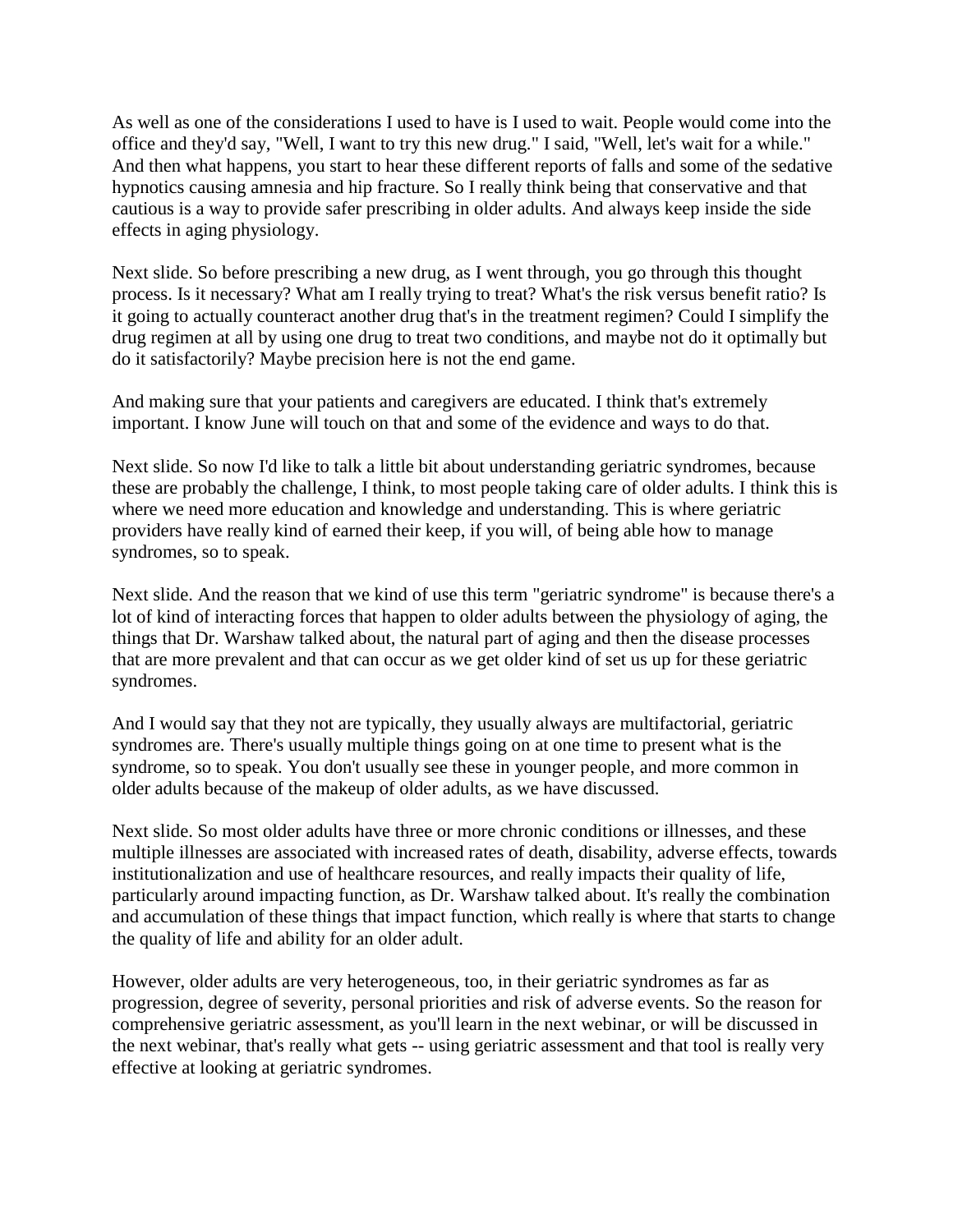Next slide. The most significant geriatric syndromes are these lists that you see here. We're going to only talk about one today. Each one of these are probably a lecture, an hour lecture or more in and of themselves. But we're going to pick the most common one today and talk about falls.

Next slide. Falls is one of the most common geriatric syndromes. That's why we wanted to pick it so we kind of use it as a kind of a prototype of understanding the concept of geriatric syndromes. It's about 60 percent of older adults fall or have a history of falls. And the complications of those falls is a leading cause of death and injury in those over the age of 65.

And despite common belief, most falls are not associated with loss of consciousness or syncope, either in the literature or as a cause, but it can be an associated factor, this kind of decreased blood flow to the head, the brain, which is really what causes syncope. And falls, like more geriatric syndromes, have multiple etiologies going on.

A fall in an older adult should make one sit up, pay attention, and say this is a sentinel event. I need to find out what's further kind of under the water, if you think of an iceberg. It's like the tip of the iceberg, the fall itself. There's lots of other things going on that you need to try to uncover of why did that person fall.

Next slide. So, again, you want to -- for falls you want to go through this comprehensive assessment, asking on review of systems have you fallen in the past year. That's why that's a part of the annual wellness -- Medicare Annual Wellness Exam that Dr. Warshaw spoke about. A single fall, like I said, should be treated as a sentinel event. Recurrent falls, or balance, is really trying to find a medical -- taking a really good medical history, a physical examination, looking at vision, looking even at hearing, looking at feet, looking for bunions, looking for what kind of shoe wear are they having, as well as actually doing some environmental aspects at home and safe-proofing the home as a safety assessment that needs to take place at home.

Next slide, please. These are kind of the things that we look for in that assessment, as I mentioned: environmental hazards; and postural hypotension we often refer to as orthostatic hypotension -- that's a drop in blood pressure when you stand up or from a seated to standing position or from a lying to sitting position, and it can be a factor related in somebody feeling wobbly and dizzy and having a fall; making sure visual acuity is checked, and understanding gait and balance disorders, which those are also more prevalent in older adults; making sure we assess muscle strength in the lower extremities, and foot and ankle; all things that really need to be assessed in a comprehensive way when somebody falls and has an injury.

Next slide. And how we try to approach falls treatment again is in a multidisciplinary way. I think one of the guidelines is that if somebody falls and injures themselves they really should be seen by physical therapy and/or occupational therapy but for sure physical therapy, to really look for balance and gait disorders as well as this thorough examination.

There also needs to be a home assessment, which sometimes is very difficult in the healthcare system, because we don't have eyes in the home. But you can give handouts for people to do it. June'll talk a little more about that. But really where most falls occur is around steps, poor lighting, rugs, cords and things like that. And sometimes it's hard to get people to change that. I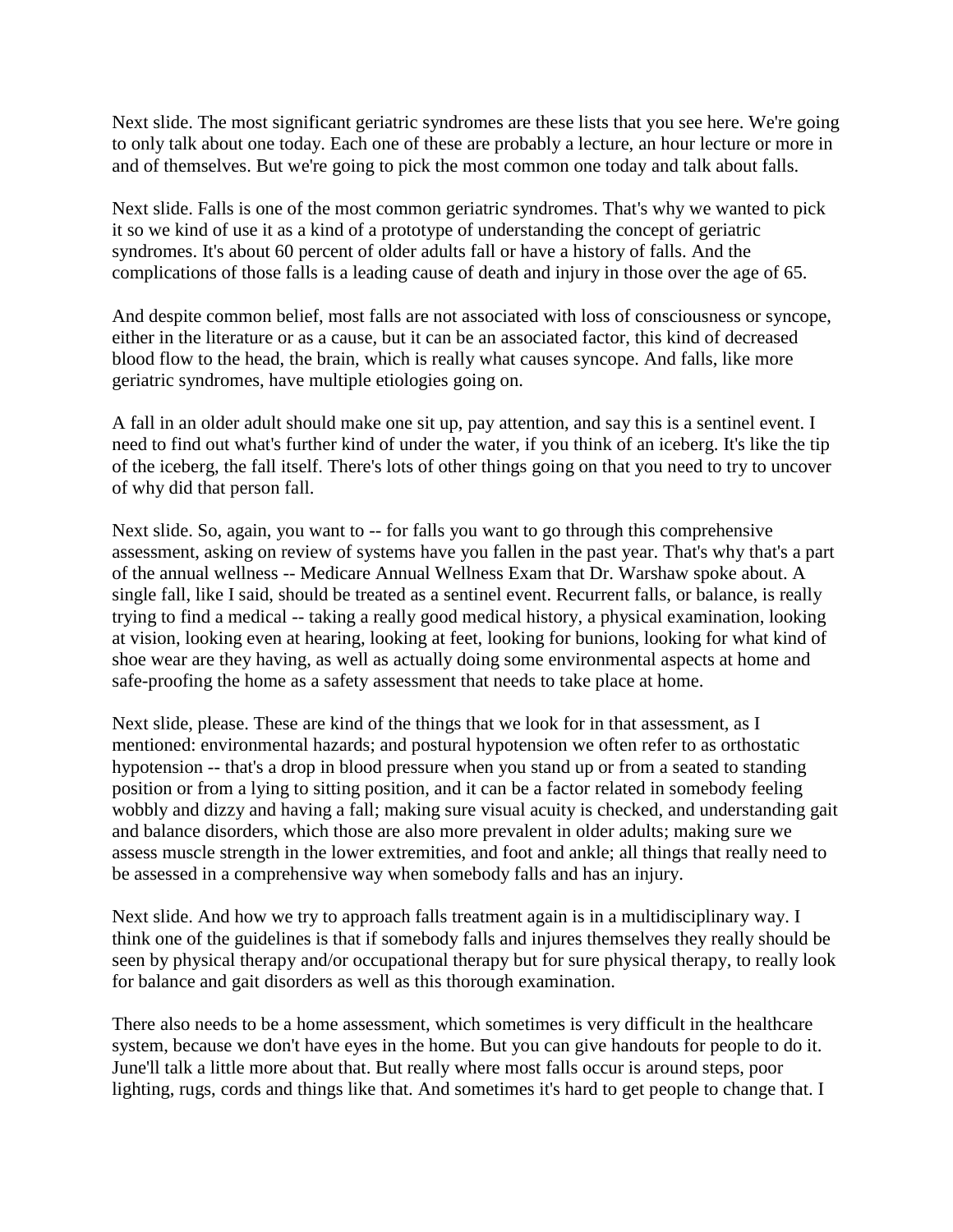know it's difficult with my mother, who just recently had a fall. And I keep telling her about getting rid of the throw rugs, and, no, those are really important to her and she's going to leave them there. And then I try to tell her about what the consequences would be, but she doesn't listen to me.

And so next slide, please. That team approach is really important. I'm really going to now turn it over to June, who literally is going to bring us home, where most healthcare is delivered, and she's going to tell us more about this team approach and the need for community-based integration.

June Simmons: Thank you so much, Kyle. It is true that there are expanding -- there is an expanding focus across medicine in interdisciplinary teams, and the role of social work has been emerging. So with geriatrics, where traditionally geriatricians have been very familiar with the value of the social worker and getting at some of the whole person and how people live and how it affects their health, that is now expanding, so that geriatrics is better served through stronger social work and similar extensions.

But also across medicine, we'll discuss, there's a targeting especially of older patients of people with complex conditions, and we see the eyes and ears in the home that Kyle was referencing as one of the new settings, a great deal of work in the post-acute area to facilitate coaching with the Coleman model and others to stabilize people as they change from an institutional setting to the home, so a lot of expansion under the Affordable Care Act that is moving some existing reimbursement over to support these kinds of interventions.

Next slide, please. So we see, then, that the expanding focus draws on some community resources that have been available for a long time, and we're focusing on trying to build now community-based services as a fourth leg of the accountable care organization, as a new specialty in the interdisciplinary team with looking at modifiable risk factors at home as we try to look at population health and move to best health results.

There are, of course, many existing resources available, but they have to scale up. They have been around for decades but have not been built to the volume and ready accessibility that we need to achieve now as we have this aging silver tsunami, if you will. And so I think that one of the key roles is for social workers to be the eyes and ears and identify these modifiable risk factors, especially at times of transition, to identify risks -- those rugs in Kyle's moms home -- if she won't take them up, what do we do about it, and how else can we make it safe -- to identify other unmet needs and facilitate access to existing and growing social services benefits like home care, personal care, food, transportation, so that people can get right care, right place, right time, less use of the ER and the hospital by staying more safe and stable at home.

And in addition prevention is a major focus, as we've been hearing, and helping to deploy some of the now well-established evidence-based self-management programs that help individuals manage chronic pain, manage diabetes, arthritis, other chronic conditions. Because one of the best ways to achieve better health outcomes is to help people change the way they manage themselves.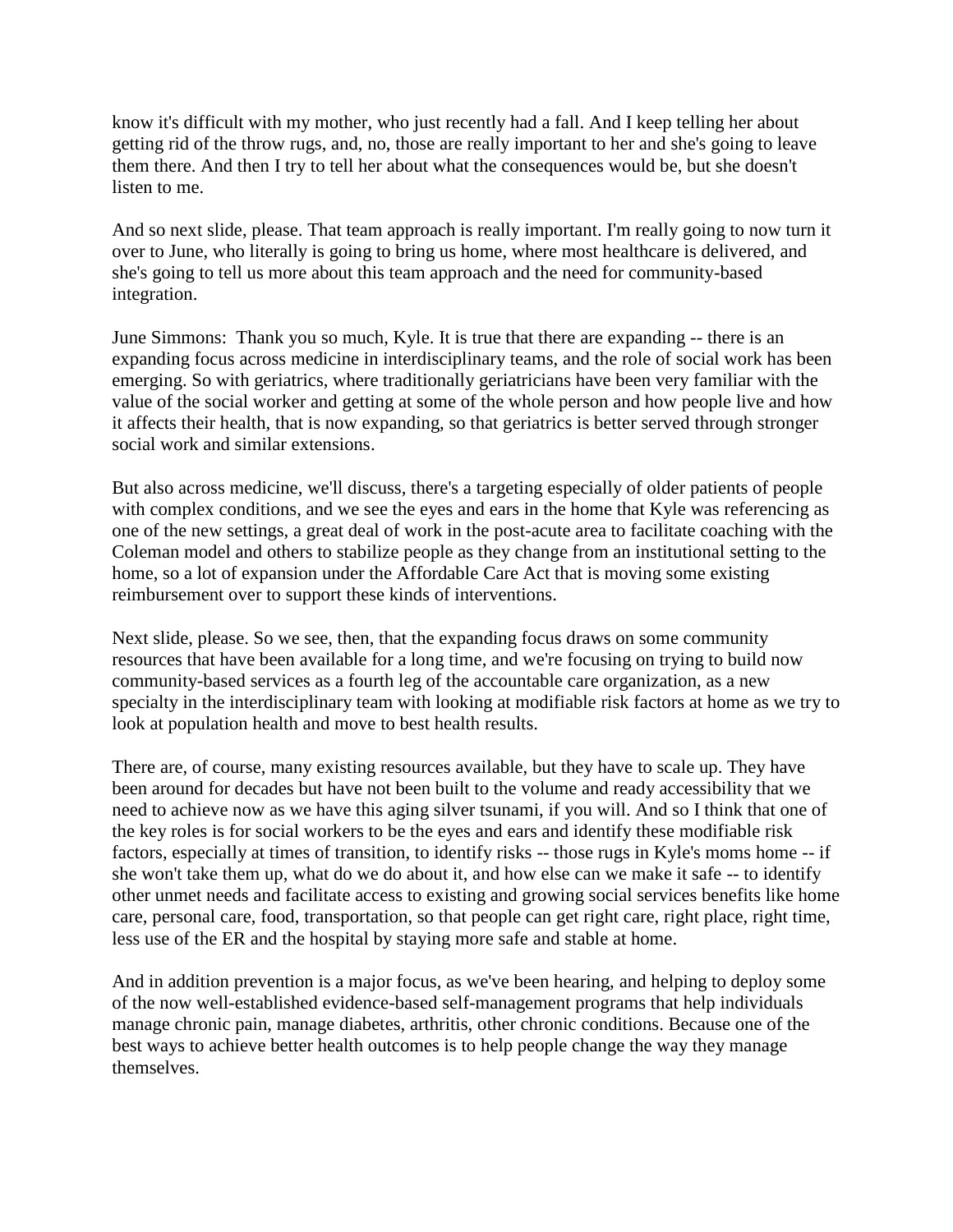Next slide, please. So, when we deploy a health coach or a community health worker or a social worker to the home to be eyes and ears, what they do conduct is a psychosocial and environmental assessment. It may be a very brief intervention to just get data into the health team, or it may be part of the long-term supports and services resources that follow people over time to coordinate arranging and purchasing augmenting services to help them remain independent and avoid institutional living.

So the functional assessment is critical, of course, and seeing that in the home is basic to getting at the truth, if you will. What people report they can do may be different than having them actually get up out of the chair they really sit in. We had a woman who was falling frequently recently, and the assessment revealed she was falling in the kitchen, and the contributing cause was she had chairs that had wheels on them, and no one knew that. And so sometimes there's a function and the ability to be stable and sometimes it's environmental, sometimes it's a combination that leads to fall risk, the hazards that Kyle mentioned.

But one of the documented greatest contributors to fall risk is medications. It seems that medications contribute greatly not only to falls but then to emergency room use and hospitalization. And so looking at lighting and tripping hazards, but also medications and other issues is a powerful set of information needed to have a fully integrated care plan.

Screening for depression and early cognitive impairment, of course. Looking at the environment, home safety, cleanliness. We discover hoarding, which you can't always tell in an office visit, deferred maintenance for safe and navigable stairs and so on, the identification of barriers to compliance with treatment plan, and then observable evidence that may not be reported, such as alcohol bottles in the trash or a kitchen that's out of control. And so then identifying also the social supports, are they supportive or dangerous? Lots and lots of emotional, physical and financial abuse that needs to be identified. But also caregivers get worn out, and they may need respite or help with gaining in skills and knowledge and how to manage either dementia or other kinds of conditions that require ongoing and intensive caregiver support.

Next slide, please. So, this slide's a little small to read. I don't see it on the screen. What I was pointing to was a graphic that looks at the Medicaid waiver that you will find in most states - there it is -- and a very thorough assessment such as I just described would lead to a problem list and then a care plan for the long-term supports and services needed to help people remain safe, stable and living in their independent home environment as long as possible and as long as it's not too isolating.

And so the Medicaid waivers that are in most states do then first try to refer services. This just gives you an idea of the range of services that may be called upon to help keep someone safe. And then they also can purchase services, as you see on the left, where they may buy things with the Medicaid dollars that are not medical, not driven by medical claim, but are driven by these other factors but become an approved waived version of Medicaid.

Under health reform and the duals demonstration in particular we see then this model, which is small in scale, scaling up, and we also see private health plans beginning to test using this model but using it more briefly. The Medicaid waiver is, if you'll pardon the expression, kind of a "till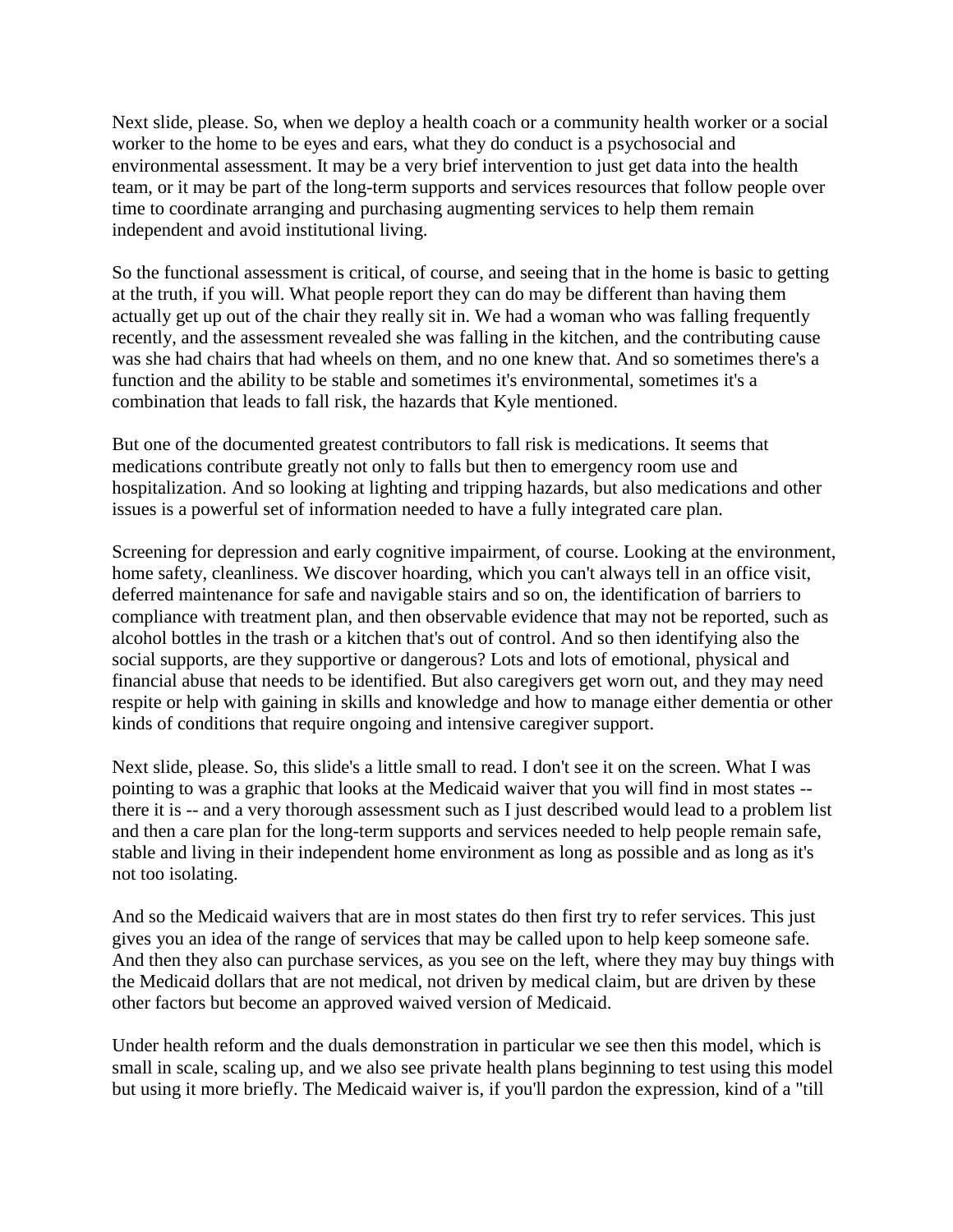death do we part" program that can last as long as needed. Now we begin to target much briefer versions of this and will be testing to see what dose of in-home coordinated care is needed to really make this work. There's some research that shows just targeting tipping points or the points of change is really -- a series of episodic brief interventions may be better.

Next slide, please. So we're seeing across the country a major focus on building community partners with social services and medicine, working with health plans, physician groups, hospitals, to really look from a population health management perspective at improving health for adults, especially those with chronic conditions and multiple chronic conditions, bringing in these assessments, care plans, and also the self-management evidence-based programs. These are designed because we know that these are drivers, social determinants of health that will really, when deployed, when identified and addressed enhance the impact of medical care and thereby improve health outcomes.

Next slide, please. We especially see this under the duals, where the shift for the risk for paying for the nursing home moves from the government to health plans and physician groups and then the need for these long-term supports and services becomes much more widespread and very motivating. It keeps people where they'd like to be at a much lower cost and a higher quality of life.

So we see, then, the healthcare and social services working together as designed to achieve better health and continued independence by addressing those social determinants of health. Just to summarize, the functional status, how people live and choose their health behaviors; looking at degrees of isolation, family structures, caregiver needs; assessing both the in-home and outsidethe-home neighborhood safety factors; and looking at the questions of economic insecurity and the need to supplement services that people can't afford but may be entitled to.

So community organizations have a unique capability to be going into the home without an obligation to provide medical care. So they have skills in getting into the home. The organizations typically have cultural and linguistic competence. They know resources in the neighborhood. But they also are really focused only on these things. And they also have lower cost and more readily available staff and an infrastructure for this kind of work, so -- and then the Administration on Community Living has been building a network, as well, of evidencebased programs for the last eight years to make resources available that medicine can identify the need and then target and connect the people in need with these kinds of programs.

Next slide, please. So we see then expanding supports for aging well, expanding the deployment of social workers, health coaches, community health workers, promotoras, peer leaders, so augmenting medicine with nonmedical resources that identify the challenges and threats to aging well, especially for complex patients. And we see the more recent addition of the programs that are established for patient activation to really address lifestyle change, and especially to manage chronic conditions and risks of falls and to help people know how to navigate the system and to support caregiver skills. So proactive kind of more holistic care we see emerging, at least here in California, and I think across the country we see many groups working to build these new not just partnerships but business infrastructures to support them.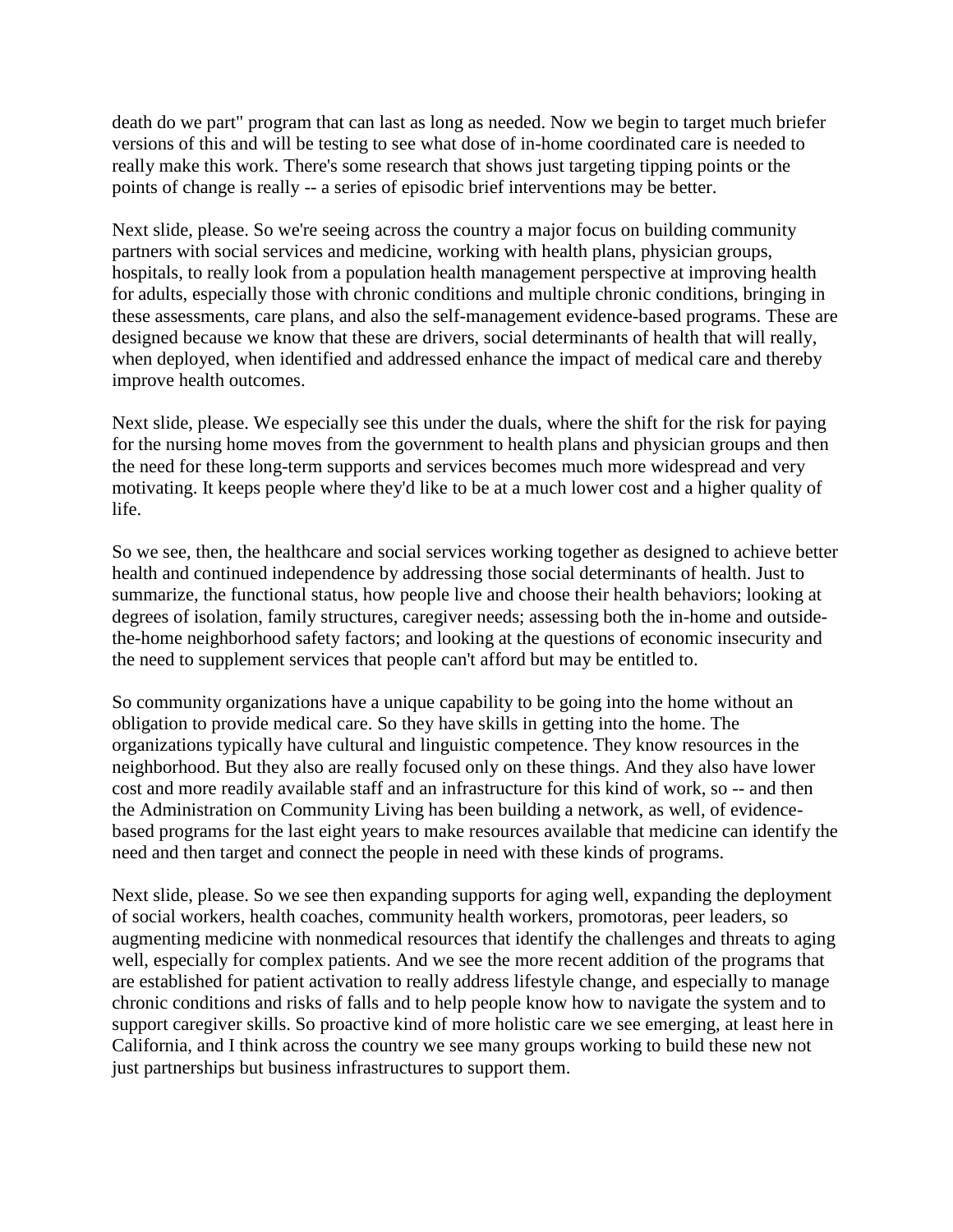Next slide, please. So we all know there's not enough resource for everything we need to keep people safe and keep their, well, their health ideal, so targeting for the population health management to decide where would you invest these kinds of resources that have not been so widely deployed in the past. Then we look, of course, and we can see in this pyramid that the vast population of patients does well and is doing fine and just needs medical support and prevention and monitoring.

But as chronic conditions begin to move in, and we all know that that eats the bulk of the medical dollar in America, then we begin to see that there is so much that can be done in lifestyle change and in risk management, that these are really becoming of interest. They're kind of the next generation. If we looked at home and community-based services, this would be community 2.0, because they exist but they really need to be scaled up.

Up above that, though, where we see people coming out of the hospital and they're at risk of readmission by certain clear and measurable criteria, they're coming out of the nursing home to return home, those junctures, or people who just have too many meds, or you can't get the result you want, then these are people for whom the post-acute, the brief and long-term supports and services, that evaluation would make sense. So they're the hot spotters, if you will, where you want to really get them into right care, right place, right time.

Next slide, please. So that targeting for the deployment of these kinds of home and communitybased services, social services, really focus on concentration of risk, so function, mental capacity, degree of frailty and disabling conditions, or brief serious illnesses or progressive serious illnesses or a symptom that looks like inappropriate emergency room and hospital use because they're not able to access care when they need it.

Next slide, please. And medications is one of those signs that we look to to see how we can intervene and coordinate care better, as Kyle noted. So home and community-based services, the research is now emerging that shows that they do in fact have an evidence base that they are of high value. We know for decades that they can improve the quality of life and support patient choice, enhance health and are very cost-effective, therefore are a friendlier resource in this new time.

Next slide, please. So we see, then, in the next slide, a summary of kind of the service line, if you will. So we start with earlier interventions with the evidence base, and we'll look at what some of those are, for people who are independent but have a chronic condition. Then we move to the addition, and this is really an addition, of short-term in-home services. Especially we see it around the effort to reduce post-acute 30-day ER and hospital use, but also in primary care, that the 2.0 of that is going to be screening to identify people at risk in primary or geriatric evaluation and bring more short-term stabilizing in-home support.

And then the long-term services and support just kind of, I don't know, I think it's new language. It's coming out through the duals for the very frail and disabled to really invest a lot more readily in the service coordination needed to make sure people can have a safe and decent life at home.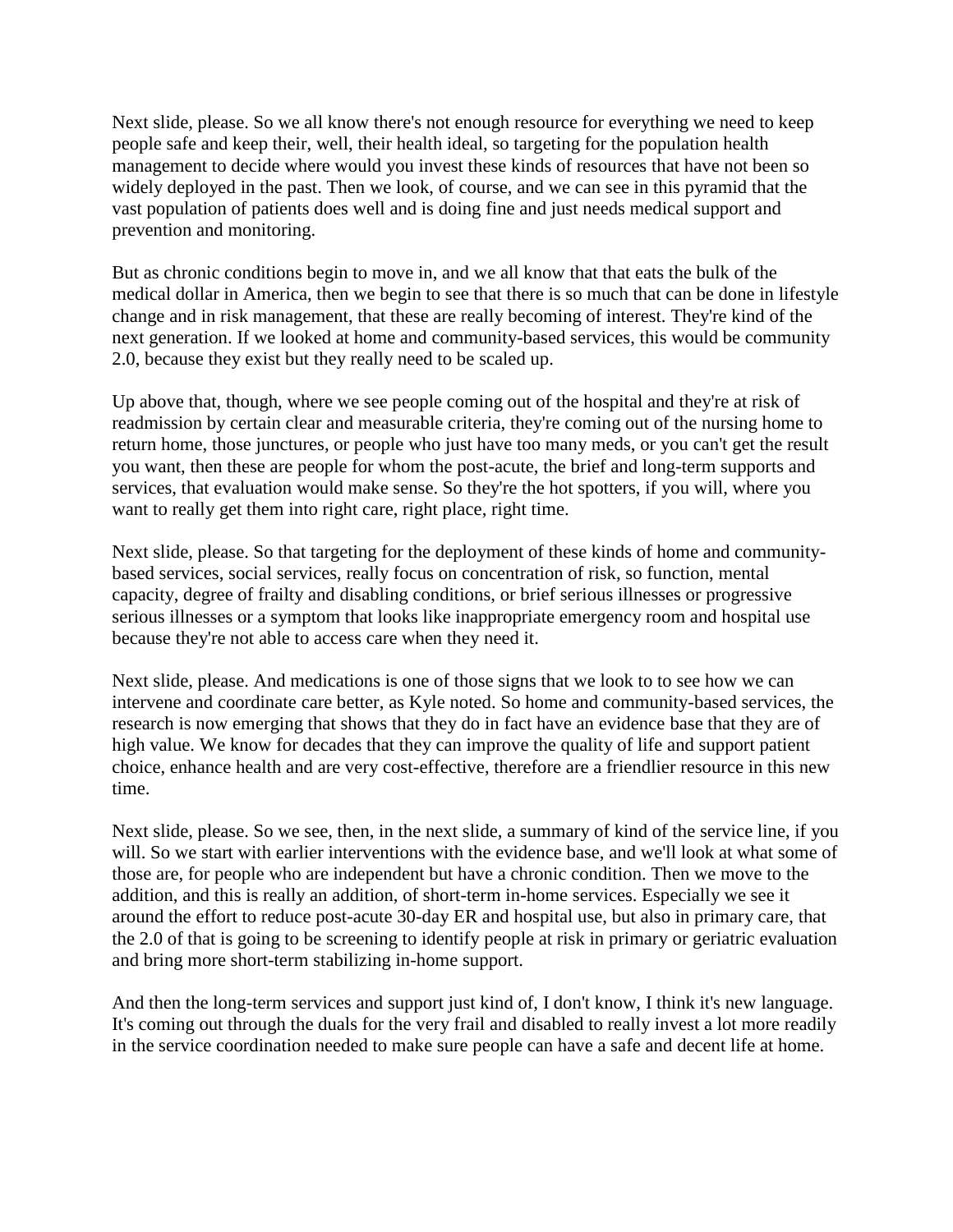Moving to the next slide, then, we'll look through these arenas. So just to point out Administration on Community Living and CDC and other portions of the government are supporting these kinds of programs where they're scaling up and have been for some time. For instance, the Stanford Chronic Disease Self-Management program is now in 47 states, 20 nations. These are becoming kind of recognized. They have strong random controlled trial information under them.

Medication management, HomeMeds is a nonmedical -- these are all peer led and not medically led. They're medically inspired and identified and referred, but, for instance, med management, the HomeMeds program is an example of an evidence-based program that can be conducted by a social worker or a health coach, very unfamiliar sources of meds review but available to go to the home.

But most of these are workshops in the community, available now. You can find them. And go to your state department of aging for those.

Next slide, please. So nearing the wrap-up here, just quickly to emphasize again, because it's the number one driver of what goes wrong, exercise is the number one cure and meds management is a close second to really managing population health. And this can easily be done, of course, a home visit by a nurse. Home health does this all the time. They gather this data. Anybody who goes to the home -- Meals on Wheels, a social worker for the Medicaid waiver, the post-acute transitions workers -- they all collect comprehensive meds information. They assess for possible adverse efforts, especially if they're using an evidence-based program that can – some now work backwards, looking at an adverse medication reaction kind of symptom and tracing it to see if it's connected to a medication that might cause that.

Pharmacist review is critical so physicians don't get a lot of false positives, but the pharmacist doesn't need to be the one to drive to the home. Who do you want to pay to be in the traffic? And if there's not a medical care that's needed in the home, then a nonmedical resource can provide this.

And then we see then a number of emerging models evolving here, and all of the post-acute care transitions programs focus on meds. So we refer you to the literature for that, but there are some excellent evidence-based programs out there like HomeMeds and many others.

So, next slide, please. So, this is the final slide. The post-acute home coaching is frequently done by now community-based organizations. CMS selected because of Section 3026 of the Affordable Care Act to test a new Medicare benefit with Medicare fee-for-service patients that follows -- that identifies patients who are actually at risk of readmission by certain set criteria and then follows them home and sees them immediately post-discharge, and then coaches them how to access healthcare appropriately, looks at their meds, makes sure they have follow-up care in place -- very simple interventions.

And locally here we've seen one that was done under that program that more than -- for the highrisk patients who had a 30 percent risk of readmission. With this program the program achieved a just below 12 percent readmit rate, so dramatic impact with a very simple intervention. We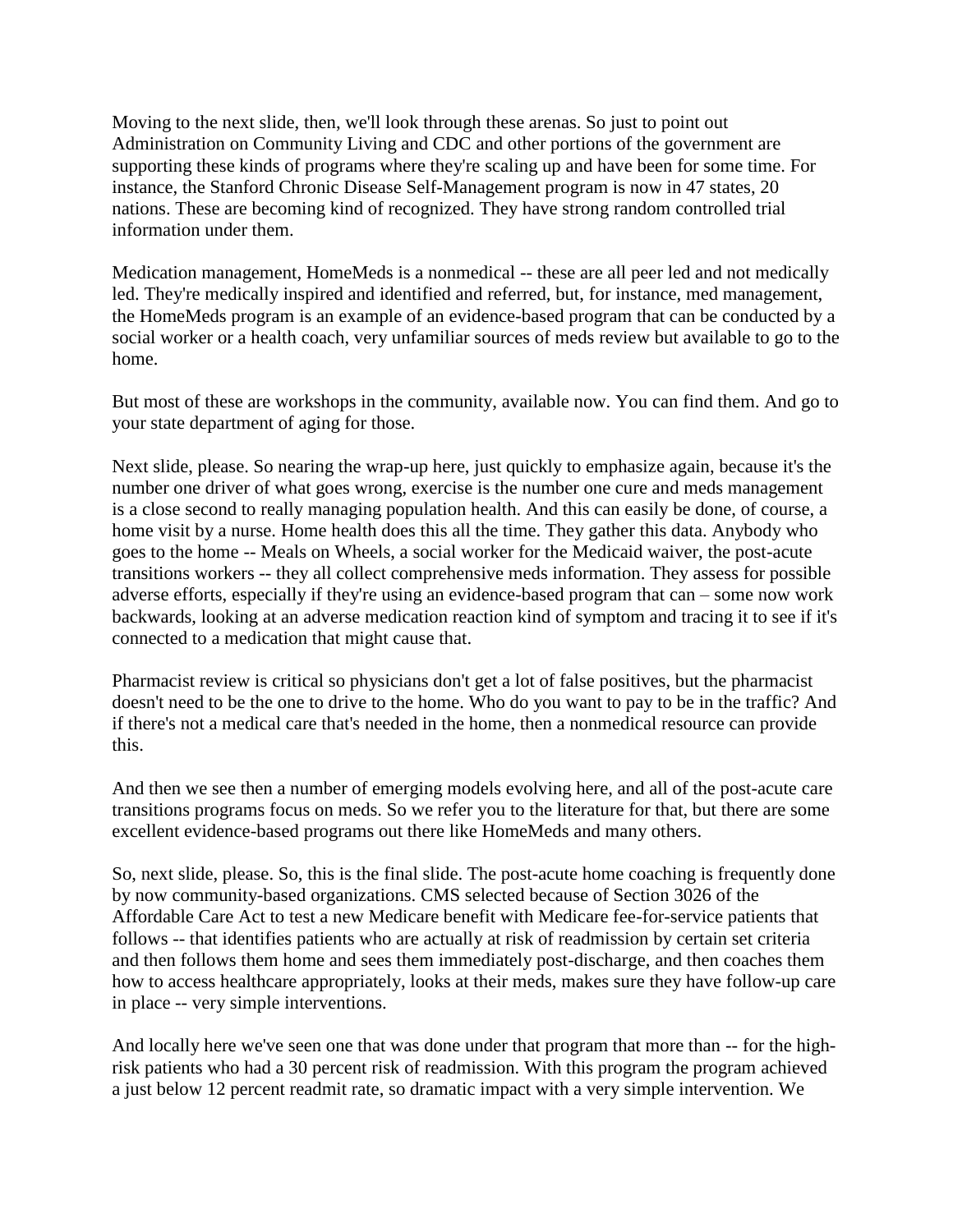have a scientific term for it. We call it the "duh" intervention, because it's obviously finding just basic gaps. And same thing, reduce ER use dramatically, and identify huge medications issues that after pharmacist review 63 percent had really major, important meds issues to be reported. Falls risk, 77 percent of the people.

So on the next slide we can see then that you've listened kindly to a big overview, and I think then our moderator is going to take over and move us to questions and answers.

Moderator: Great. Thank you so much, June, and thank you again Drs. Warshaw and Allen for your wonderful presentations.

We do have time for questions, and in the time that we do have remaining we're going to turn our attention to questions that have been coming in via the Q&A function online. If you have a question and you haven't asked it yet, please use the AT&T operator or type the question into the Q&A field on your screen. Doug, would you mind reminding our participants how to ask a question over the phone line?

Operator: Yes, thank you. As a reminder, if you wish to ask a question, please press star, then 1 on your touchtone phone. You will hear a tone indicating that you have been placed in the queue. You may remove yourself from the queue at any time by pressing the star key followed by the digit 2. If you're using a speaker phone, please pick up the handset before pressing the corresponding digits.

Moderator: Great. Thank you so much, Doug.

So I'm going to turn to some of the questions that came in over the Q&A. We'll start with a couple of clarification questions. This one can be for anyone. I think, perhaps, June, this one can come to you since you were the person who last spoke of it. Somebody wanted a clarification of what a dual is.

June Simmons: Oh, surely, I'm sorry. A dual is a dually eligible individual who has both Medicaid and Medicare. There are 14 states that have been selected to test integrating these two payment streams on the assumption that they can be much more complementary and when coordinated will have a tremendously valuable impact on bringing the right resources to people to help manage their health at a higher level and to avoid the inappropriate use of institutional care, especially nursing homes, but also ERs and hospitals.

Moderator: Thank you so much, June. Dr. Warshaw, coming back to you, also a question of clarification. Someone mentioned that you said something about 100 years being standard, if they understood it correctly. Could you clarify that?

Gregg Warshaw: Yes, thanks. That's a great question. I may not have spoken entirely clearly. There's two terms that I find I get confused with this and other people get confused with. One is life expectancy and the other is life span. And in the use of the 100 years I was thinking of the human species life span. Although there's people looking at ways we can extend our life span,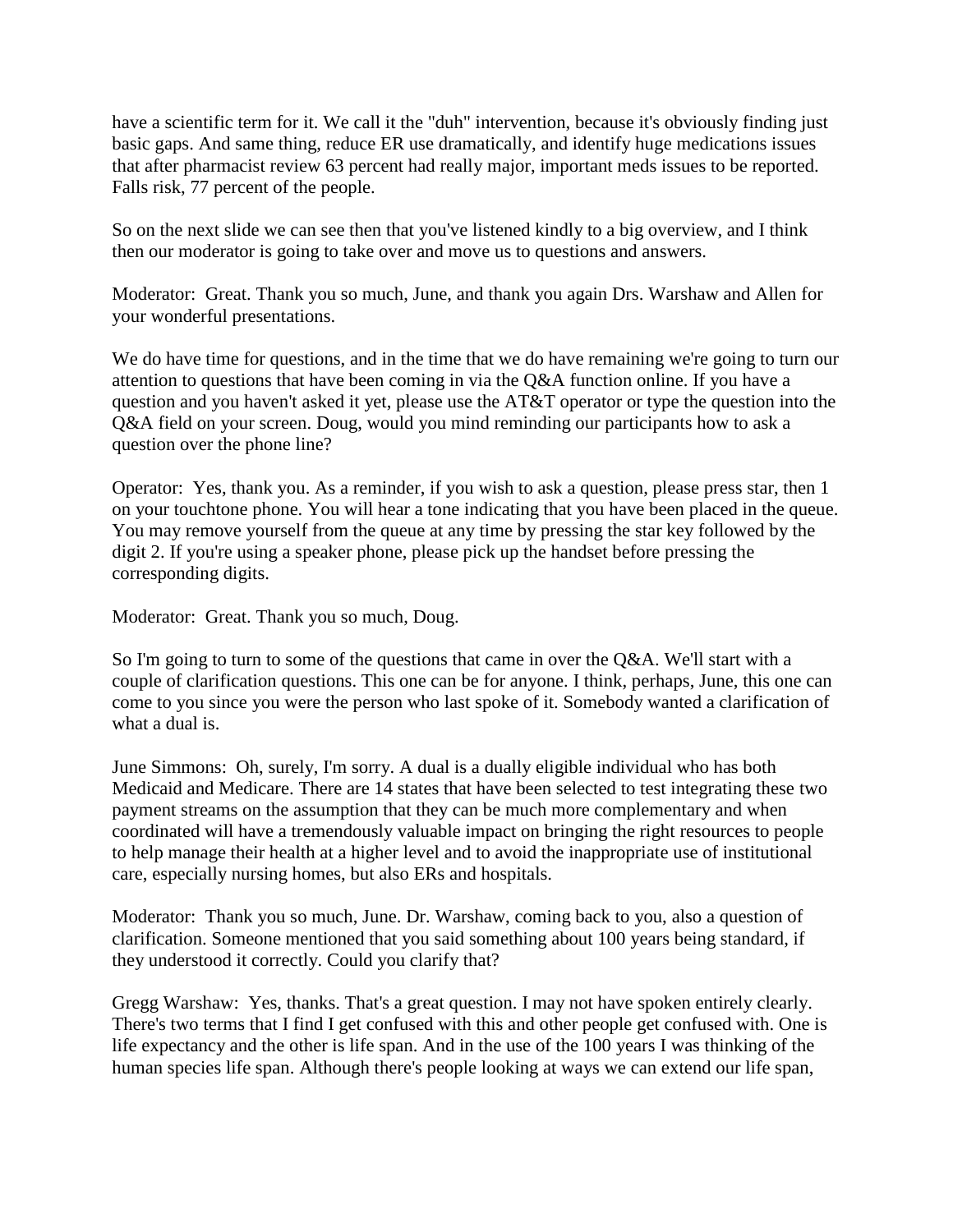the human species, generally, even those of us that are pretty healthy late in life, living to 100, 105, that seems to be about it for humans.

Life expectancy refers to how many years on average you might live based on your current age. So at birth in the United States people have a life expectancy in their mid-70s to around 80, women living a little longer, usually, than men. But your life expectancy does change as you get older. So as you become 65 years old, your life expectancy for men and women is well beyond the 70s, on average. Most people who live to be 65 will live into their 80s. And we do expect to see more people with life expectancies that approach the human life span of 100 in the future.

Moderator: Great. Thank you so much, Dr. Warshaw. We have a ton of questions coming in, so I'm just going to choose a few more and then also am going to turn to our operator to ask for a few if anybody has any on the line. But let me first go to one for Dr. Allen. For Dr. Allen, there was a question about assessing fall risk. The question was what about pain or opiate medications and alcohol usage in assessing fall risk?

Kyle Allen: Oh, thanks, Renee, that's a great question. Didn't go in down into the details. That would be one of the for-sure things that you want to assess, particularly either alone, either by themselves, whether people are taking pain medications, or particularly if they're mixing the two. And alcohol and screening for alcohol use in older adults is really, really important. And there's - - and kind of debunking some of the stereotypes, too, oftentimes getting older and loss, sometimes people use alcohol as a self-medication. And so screening for alcohol use and particularly the use of opiates and particularly the combination of alcohol and opiates as well as other drugs is really, really important. Very good question.

Moderator: Terrific. Thank you so much, Dr. Allen. Here's a question for you, June. It's actually a multipart question, but I'll sort of take a few of the pieces out of it. A lot of questions about the evidence-based community programs you discussed. So one question about that was where to find empirical literature about those programs, and what are the preferred methods of educating the elderly population on the services, community-based services available to them?

June Simmons: I guess those are separate questions. The evidence-based programs, many have come out at Stanford, Dr. Kate Lorig, and you can look at their -- at her website at Stanford and you'll find a whole portfolio of general self-management and disease-specific self-management. They are all six-week workshops that are led by peers, so they are not led by health professionals. They are all trained in a four-day, full-time training program by master trainers who are trained by T-trainers, so it's a highly structured, scripted structured approach that's based on motivational interviewing kinds of systems with goal setting, action plans and peer support.

They're quite powerful. They get very good results. They're not health education, they're patient activation. And they are to be found typically through your state department of aging and state department of public health. Your local area agency on aging, senior centers typically have been now encouraged and they have some funding to provide these, and they're -- right now they're also being tested in California by Blue Shield of California for their exchange patients under the new state insurance exchange under the Affordable Care Act.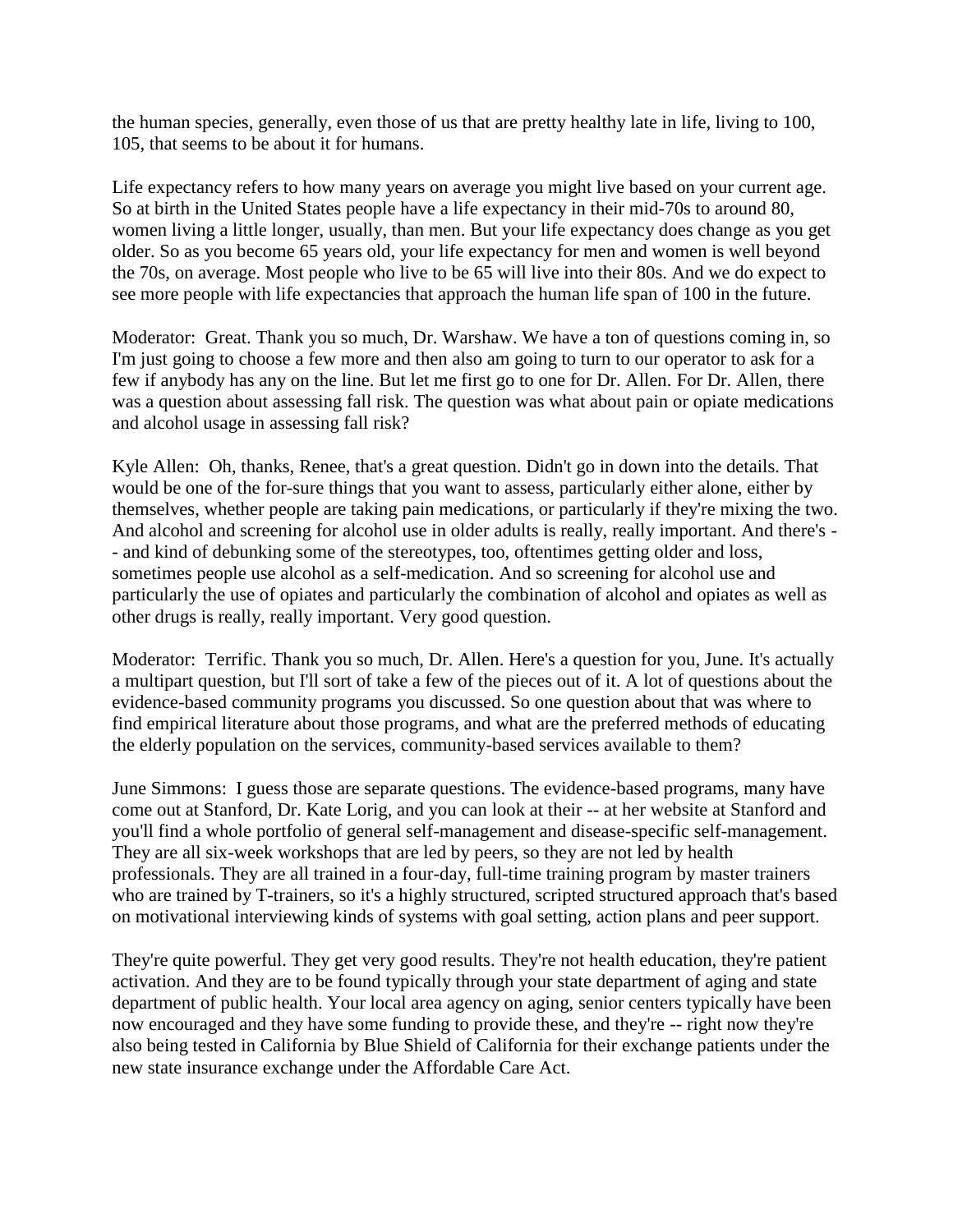There are others that are specific for caregivers that could be found on the Alzheimer's, National Alzheimer's Association website, and many can be found on the Administration on Community Living website in the federal government, and also the National Council on Aging, NCOA.org, has a Healthy Aging website that has tons and tons of these resources. So they're widespread and they're high impact.

And how do you get information about community resources? There is a move to use area agencies on aging, and Kyle, I think, is quite the expert on marrying medicine and these kinds of resources. He might want to comment, because he's developed one of the most elaborate models in the country very, very early. He's a true pioneer in this area. But these models are spreading now because many people turn to their physician for help on aging issues, but many turn to their senior center, and there's an entire national infrastructure under -- in each state under the department of aging. Federal funding from the Older Americans Act flows down, and there are a whole host of resources then that are available to patients. And these are the agencies to partner with to build this kind of community service into a direct connection with your practice.

Moderator: Thank you, June. I wanted to just turn quickly to the operator to see if there were any participants that wanted to ask a question over the phone line. Doug?

Operator: It appears that there are no phone questions at this time.

Moderator: Okay. Then I will put one more question out there. The question came in from one of the few home care folks that were on the call. He or she asked for someone to discuss the interaction of the social worker or social services approach with home care workers.

June Simmons: Well, this is June, maybe I'll take a crack at that, although the others may also. Kyle probably has a lot of thoughts about this. He's got this tremendous long-term perspective as a physician. But often the assessment that I reference that is kind of classic when we're not sure what's going on with someone and we need to know who we're dealing with and what's getting them in trouble, they may then find a tremendous need for the home care worker.

The home care worker may come through public sources or private sources, because these are not just -- social work doesn't mean people are poor. It means they're social. So these are universal human needs. But if people are low income and they're getting publicly supported personal care at home, they may need more hours, and these kinds of programs can identify and advocate for that.

But the home care worker also plays a key role, because they're there on an ongoing basis monitoring, just like the Meals on Wheels person who drives through. So I know we will be seeing an expanded reliance on these important sources of information since what we want is Goldilocks care -- not too much, not too little, the just right amount. Then we want to catch changes in condition early and jump on them when the most can be done about them with the least resource and the least suffering. The home care worker is in a unique position to catch and report that. So they have a very important role emerging as our whole delivery system evolves and changes.